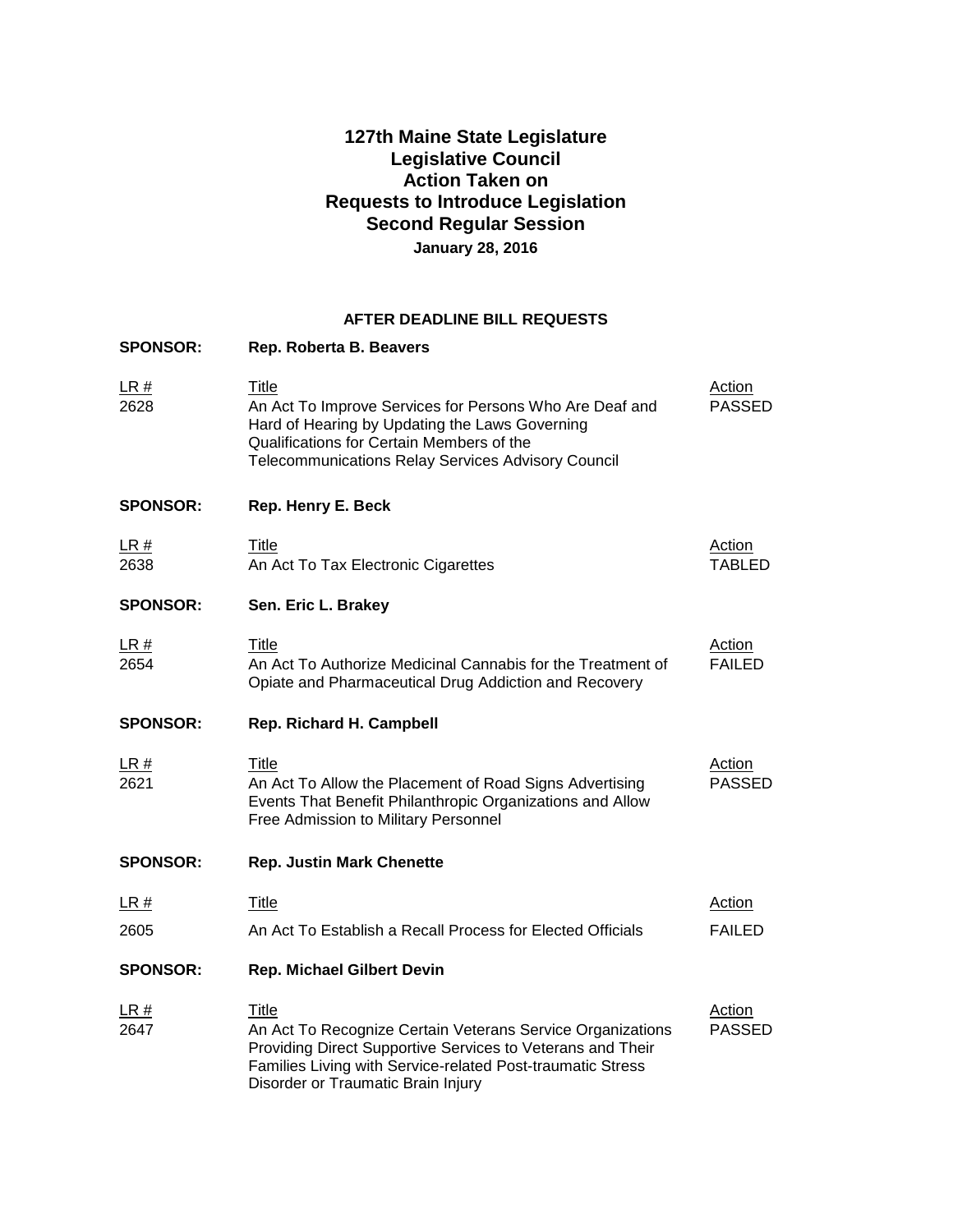# **SPONSOR: Rep. Aaron M. Frey**

| LR#<br>2600         | Title<br>Resolve, To Rename the Essex Street Overpass in Bangor<br>the Brent Cross Bridge                                                                                              | Action<br><b>PASSED</b>        |
|---------------------|----------------------------------------------------------------------------------------------------------------------------------------------------------------------------------------|--------------------------------|
| <b>SPONSOR:</b>     | Rep. Sara Gideon                                                                                                                                                                       |                                |
| <u>LR #</u><br>2640 | Title<br>An Act To Protect Maine's Wood Products Industry                                                                                                                              | Action<br><b>TABLED</b>        |
| <b>SPONSOR:</b>     | Rep. Jared F. Golden                                                                                                                                                                   |                                |
| <u>LR #</u><br>2617 | <b>Title</b><br>An Act To Ensure Transparency in Government Contracting                                                                                                                | <b>Action</b><br><b>FAILED</b> |
| <b>SPONSOR:</b>     | Rep. Barry J. Hobbins                                                                                                                                                                  |                                |
| LR#<br>2642         | Title<br>An Act To Provide Supplemental Allocations, Appropriations<br>and Deappropriations for the Judicial Department for the<br>Fiscal Years Ending June 30, 2016 and June 30, 2017 | Action<br><b>PASSED</b>        |
| <b>SPONSOR:</b>     | Sen. Roger J. Katz                                                                                                                                                                     |                                |
| <u>LR #</u><br>2630 | Title<br>An Act To Increase Access to Health Coverage for Drug<br>Addiction Services and Qualify Maine for Federal Funding for<br><b>Such Services</b>                                 | Action<br><b>TABLED</b>        |
| <b>SPONSOR:</b>     | Rep. Robert J. Saucier                                                                                                                                                                 |                                |
| <u>LR #</u><br>2634 | <u>Title</u><br>An Act To Require That Public Universities in the State Give<br>Preference to Maine Companies When Awarding Contracts<br>Related to Fuel and Heating                   | <b>Action</b><br><b>PASSED</b> |
| <b>SPONSOR:</b>     | Sen. Thomas B. Saviello                                                                                                                                                                |                                |
| <u>LR #</u><br>2655 | <b>Title</b><br>An Act To Exempt from Sales Tax All Fundraising Efforts by<br>Nonprofit Organizations                                                                                  | <b>Action</b><br><b>PASSED</b> |
| <b>SPONSOR:</b>     | Rep. Heather W. Sirocki                                                                                                                                                                |                                |
| <u>LR #</u><br>2597 | <b>Title</b><br>An Act To Revise the Laws Regarding Dental Practices                                                                                                                   | <b>Action</b><br><b>PASSED</b> |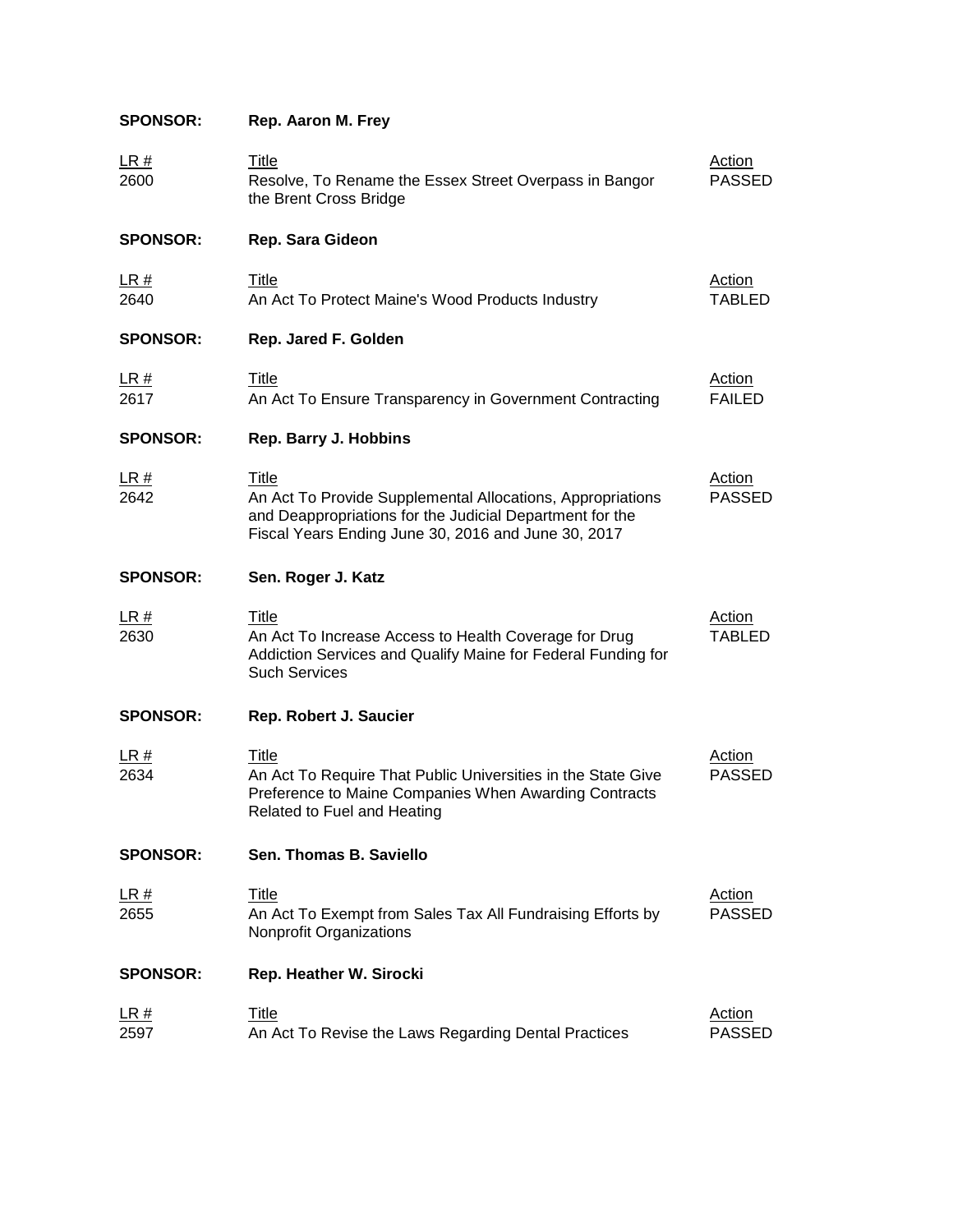## **SPONSOR: Rep. William R. Tuell**

| LR#<br>____ | ⊤itle                                                   | Action |
|-------------|---------------------------------------------------------|--------|
| 2646        | An Act To Continue To Provide Group Exemption Passes to | PASSED |
|             | State Parks for Persons with Disabilities               |        |

### **SPONSOR: Rep. Arthur C. Verow**

| LR#<br>$\sim$ $\sim$ $\sim$ $\sim$ | ⊤itle                                                     | Action |
|------------------------------------|-----------------------------------------------------------|--------|
| 2625                               | An Act Concerning Visitation Rights for Adult Children of | TABLED |
|                                    | Adults under Guardianship                                 |        |

#### **LATE-FILED MAJOR SUBSTANTIVE RULES**

| LR#         | Title                                                                                                                                                                                                 | Action                  |
|-------------|-------------------------------------------------------------------------------------------------------------------------------------------------------------------------------------------------------|-------------------------|
| 2651        | Resolve, Regarding Legislative Review of Portions of Chapter<br>270: Uniform Reporting System for Quality Data Sets, a Late-<br>filed Major Substantive Rule of the Maine Health Data<br>Organization | <b>PASSED</b>           |
| LR#<br>2652 | Title<br>Resolve, Regarding Legislative Review of Portions of Chapter                                                                                                                                 | Action<br><b>PASSED</b> |

| 2652 | Resolve, Regarding Legislative Review of Portions of Chapter | <b>PASSE</b> |
|------|--------------------------------------------------------------|--------------|
|      | 26: Producer Margins, a Late-filed Major Substantive Rule of |              |
|      | the Maine Milk Commission                                    |              |

### **TABLED BY THE LEGISLATIVE COUNCIL**

| <b>SPONSOR:</b> | Sen. Justin L. Alfond |
|-----------------|-----------------------|
|-----------------|-----------------------|

| LR#<br>2594     | Title<br>An Act To Facilitate the Timely Processing of Applications for<br>Supplemental Nutrition Assistance Program Benefits | Action | Tabled 12/17/15 |
|-----------------|-------------------------------------------------------------------------------------------------------------------------------|--------|-----------------|
| 2595            | An Act To Prohibit the Expenditure of Any Cash-based<br>Benefits from the State on Lottery Tickets                            |        | Tabled 12/17/15 |
| <b>SPONSOR:</b> | Sen. James F. Dill                                                                                                            |        |                 |
| LR#<br>2558     | Title<br>An Act To Provide Assistance to Laid-off Workers                                                                     | Action | Tabled 12/17/15 |
| 2575            | An Act To Amend the Maine Veterinary Practice Act                                                                             |        | Tabled 12/17/15 |
| <b>SPONSOR:</b> | <b>Rep. Michelle Ann Dunphy</b>                                                                                               |        |                 |
| LR#<br>2561     | Title<br>An Act To Adjust the Property Tax Valuation of Old Town<br>Following the Closure of the Old Town Expera Pulp Mill    | Action | Tabled 12/17/15 |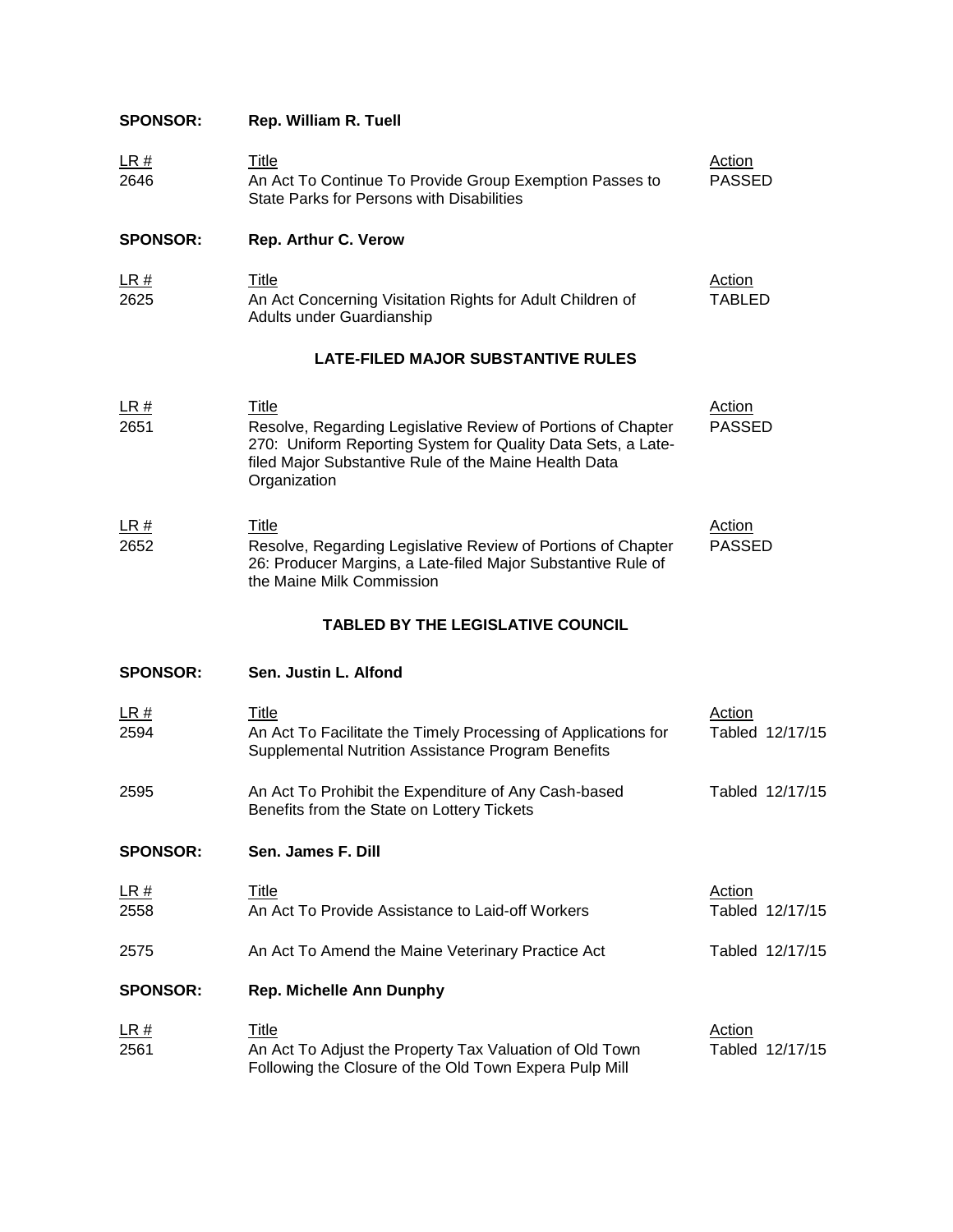| <b>SPONSOR:</b>     | Rep. Robert A. Foley                                                                                                          |                                                                   |
|---------------------|-------------------------------------------------------------------------------------------------------------------------------|-------------------------------------------------------------------|
| <u>LR #</u><br>2560 | <b>Title</b><br>An Act To Authorize the Maine Public Employees Retirement<br>System To Provide Long-term Disability Insurance | Action<br>Tabled 12/17/15<br>Withdrawn by<br>Sponsor 1/27/16      |
| <b>SPONSOR:</b>     | Rep. Kenneth W. Fredette                                                                                                      |                                                                   |
| <u>LR #</u><br>2592 | <b>Title</b><br>An Act To Create the Maine Energy Office                                                                      | Action<br>Tabled 12/17/15                                         |
| <b>SPONSOR:</b>     | <b>Rep. Roland Danny Martin</b>                                                                                               |                                                                   |
| <u>LR #</u><br>2583 | <b>Title</b><br>Resolve, Authorizing Sinclair Sanitary District To Lease Land<br>for Telecommunications Purposes              | <b>Action</b><br>Tabled 12/17/15<br>Approved by<br>ballot 1/27/16 |
| <b>SPONSOR:</b>     | Rep. Jeff M. McCabe                                                                                                           |                                                                   |
| <u>LR #</u><br>2569 | Title<br>An Act To Establish a Commission on the Blind and Visually<br>Impaired                                               | Action<br>Tabled 12/17/15                                         |
| <b>SPONSOR:</b>     | Rep. Michael D. McClellan                                                                                                     |                                                                   |
| <u>LR #</u><br>2567 | Title<br>An Act To Provide Relief from the Construction Code for<br>Campgrounds and Camps                                     | Action<br>Tabled 12/17/15<br>TABLED 1/28/16                       |
| <b>SPONSOR:</b>     | Rep. Richard A. Pickett                                                                                                       |                                                                   |
| <u>LR #</u><br>2556 | <b>Title</b><br>An Act To Allow Certain Retirees To Buy Back Lost Pay                                                         | <b>Action</b><br>Tabled 12/17/15                                  |
| <b>SPONSOR:</b>     | <b>Rep. Christine B. Powers</b>                                                                                               |                                                                   |
| <u>LR #</u><br>2582 | <b>Title</b><br>Resolve, To Name the Naples Bay Bridge on Route 302 in<br>Naples the Robert Neault Bridge                     | <b>Action</b><br>Tabled 12/17/15<br>PASSED 1/28/16                |
| <b>SPONSOR:</b>     | Sen. Thomas B. Saviello                                                                                                       |                                                                   |
| <u>LR #</u><br>2568 | <b>Title</b><br>An Act Regarding the Educational Opportunity Tax Credit                                                       | Action<br>Tabled 12/17/15<br>PASSED 1/28/16                       |